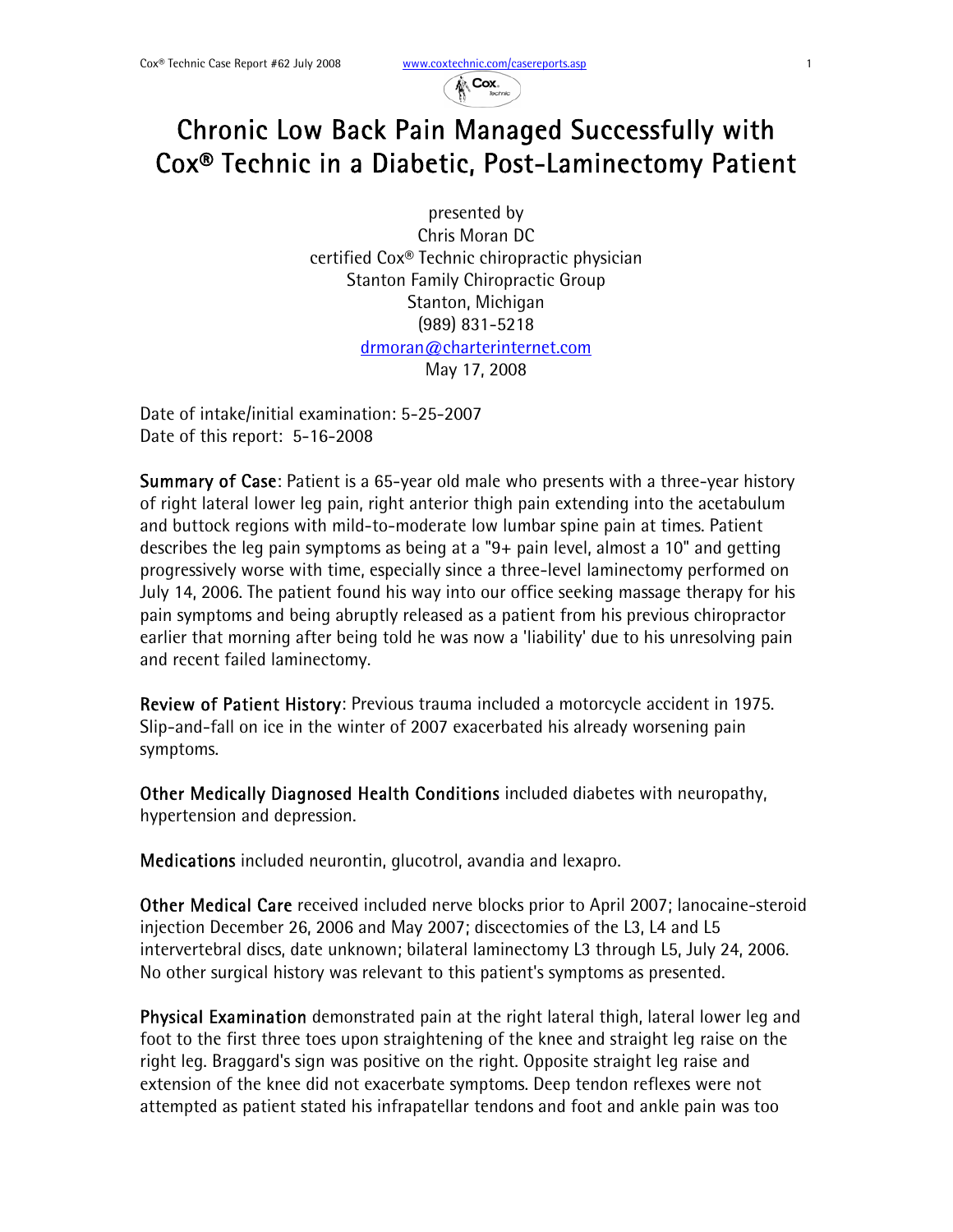

intense. Evaluation of the dorsal-lateral tracts was unreliable as concentration on the relative sensation by the patient was interrupted by subjective pain.

Radiographic Examination (5-25-07, Figures 1-3)revealed pelvic unleveling, low to the left measuring 12 mm and concurrent moderate left rotatory lumbar scoliotic curvature. Sacralization involving the L5 vertebra is also visualized. Evidence of bilateral laminectomy involving L3, L4 and L5 levels is also noted. Anterior-to-posterior (A-P) projection demonstrated bridging spur formation visualized on the right at L1-2, on the left at L2-3. Osteophytic formation is also visualized throughout the lumbar spine on all radiographic projections evaluated. Gross remodeling is seen upon evaluation of the lateral view, predominately at the L4 and L3 levels. Again, bridging osteophytes were visualized within the anterior longitudinal ligament at L5-S1. Reversal of the normally expected lumbar lordotic contour was evident. Posterior facet joint degeneration and hypertrophy was noted throughout the entire lumbar spine as visualized. The L4 superior anterior endplate reveals a limbus vertebra of unfused apophysis.

**Review of MRI** report dated 10-24-2007 listed the following impressions (See representative images of the complete MRI study, not including the entire study, in Figures 4-7):

1. Extruded second lumbar intervertebral disc extending into the median and right paramedian regions of the spinal canal and into the right second lumbar neural foramen. 2. Focal protrusion as described herein of the third lumbar intervertebral disc extending into the right paramedian region.

3. Bilateral laminectomies extending from L3 to L5.

4. Transitional fifth lumbar vertebral segment characterized by bilateral sacralization.

5. Spondylosis deformans.

6. Previous discectomy of the third, fourth and fifth lumbar intervertebral discs with probable underlying osteochondrosis.

7. Osteoarthritis of the posterior apophyseal facets bilaterally at L4-5 and L5-S1.

8. Stenosis of the fourth lumbar neural foramina bilaterally due to a combination of disc degeneration with protrusion and osteoarthritis.

9. Diffuse epidural scar posterior to the thecal sac at the operative site from L3 to L5. 10. Modic's degenerative changes as described herein involving the vertebral endplates of L2, L3 as well as L1.

Treatment Plan consisted of lumbar flexion-distraction per Cox® Technic protocols. Protocol 2 including axial traction, flexion-distraction, then flexion-distraction with lateral lumbar flexion was administered to patient tolerance to range of motion. He tolerated the procedure very well and reported diminished leg and low back pain upon the chiropractic spinal adjustment described above. Myofascial release utilizing 'Active Release Techniques' (level III) was administered to the right gluteus medius and piriformis muscle groups. Original treatment frequency of 4 times per week for one to two weeks, then twice weekly for two weeks as determined by objective as well as subjective findings was recommended.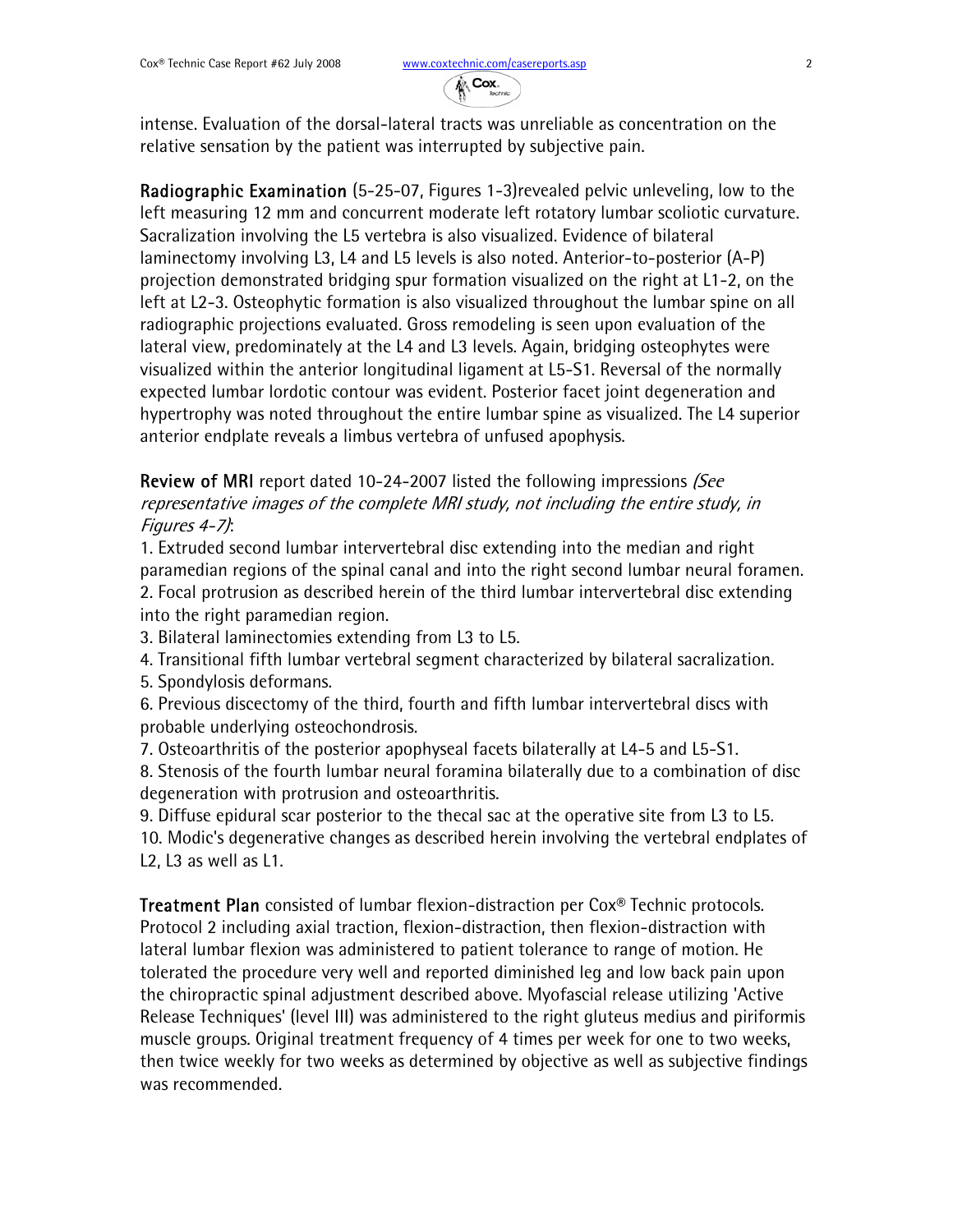

Results: The patient was contacted the morning following the first adjustment and reported significantly reduced low back and right leg and buttock pain, even upon walking and sitting. Patient stated he enjoyed the first full night's sleep the evening following the first adjustment since his pain began three years prior. No pain meds were taken in 24-hours since his chiropractic adjustment. He was seen for a second adjustment involving flexion-distraction including lateral flexion on 5-26-07. On 6-6-07, after seven (7) adjustments to that date, the patient reported his pain symptoms were consistently 90% resolved. Having cataract surgery on 6-5-07 did not flare up his low back or leg pain.

Diabetic neuropathy continued to flare up periodically and the patient noted that he and his medical physician were having difficulties controlling his blood sugar levels. On 6-8-07, it was suggested he begin a nutrition and lifestyle modification approach including a vegan diet and light exercise regime to address his diabetes and hypertension diagnoses. He followed the new eating plan nearly perfectly and on 6-11-07 reported vertigo/dizziness symptoms, nausea, BP was 146/90. He was referred to his M.D. for evaluation as it was suspected his diabetes medications were now too strong and inducing hypoglycemia. A visit to his M.D. confirmed this suspicion, and his meds were tittered by half immediately on that visit. By 6-15-07, his vertigo symptoms were resolved and continued to report no pain in his leg and only 'soreness' in his low back.

In a little less than one month's time, the patient had lost 30 pounds of excess weight (from 285 to 255 pounds) and was off all meds with the exception of a low level of glucotrol, which he continues to this day (although he readily admits to 'forgetting to take it regularly'). His blood pressure was 129/70 at its highest and he has discontinued his pain and anxiety prescriptions. He has experienced three episodes of exacerbation of his low back and leg pain with numbness; however, these episodes were each resolved with Cox® lumbar flexion-distraction chiropractic management. He continues to enjoy resolution of pain symptoms and full daily function, including long walks, car rides and shopping with his wife, while on a once or twice monthly schedule of chiropractic office visits. He has also experienced some fluctuations in his blood sugar levels on those occasions when he reverts to his old dietary habits. His fasting glucose levels are typically in the mid-to-upper 90's range and he has had no recurrence of his previous neuropathy symptoms in the past year since his diet and lifestyle changes.

Images follow…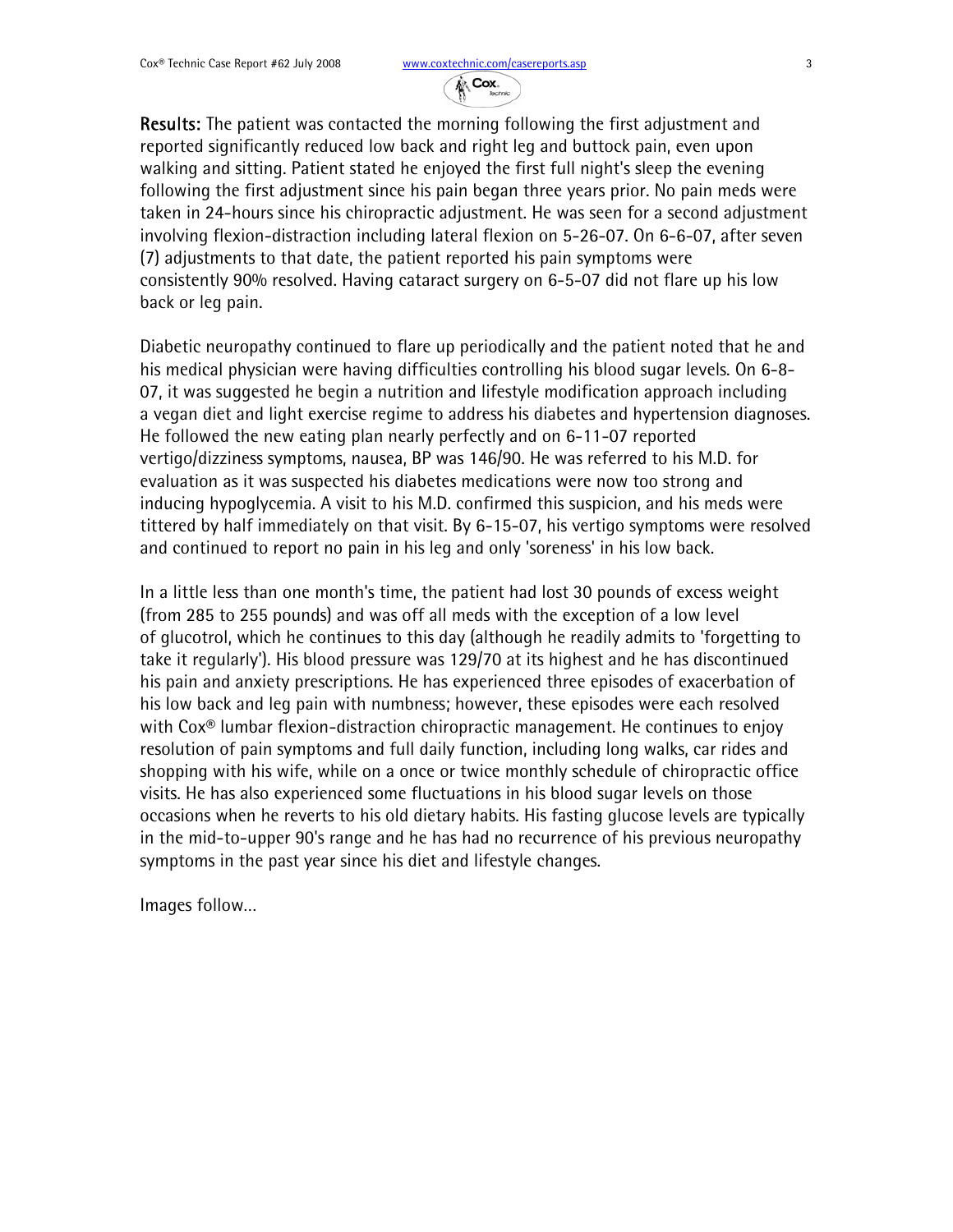



Figure 1. Anteroposterior lumbar spine view showing the decompressive laminectomy extending from L3 to L5 levels and the ankylosis of the L1-2 and L2-3 levels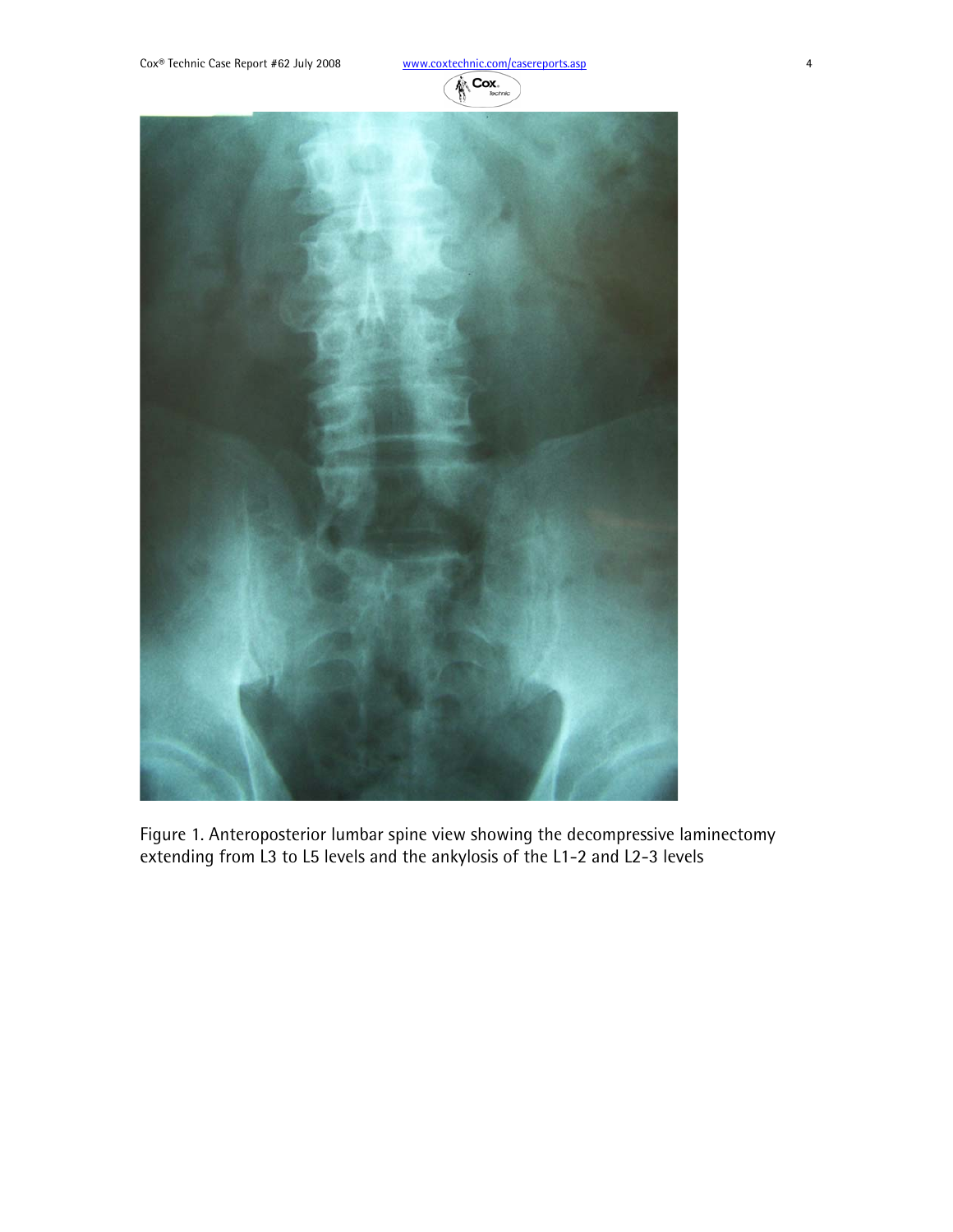

Figure 2. Note the sacralized L5 segment with its rudimentary disc formation and anterior intervertebral disc space ankylosis. Also note the L4-L5 disc degeneration with loss of disc height and posterior foraminal narrowing. This is Bertolotti's Syndrome, namely a transitional lower lumbar segment with the accompanying superior adjacent disc degeneration and/or herniation.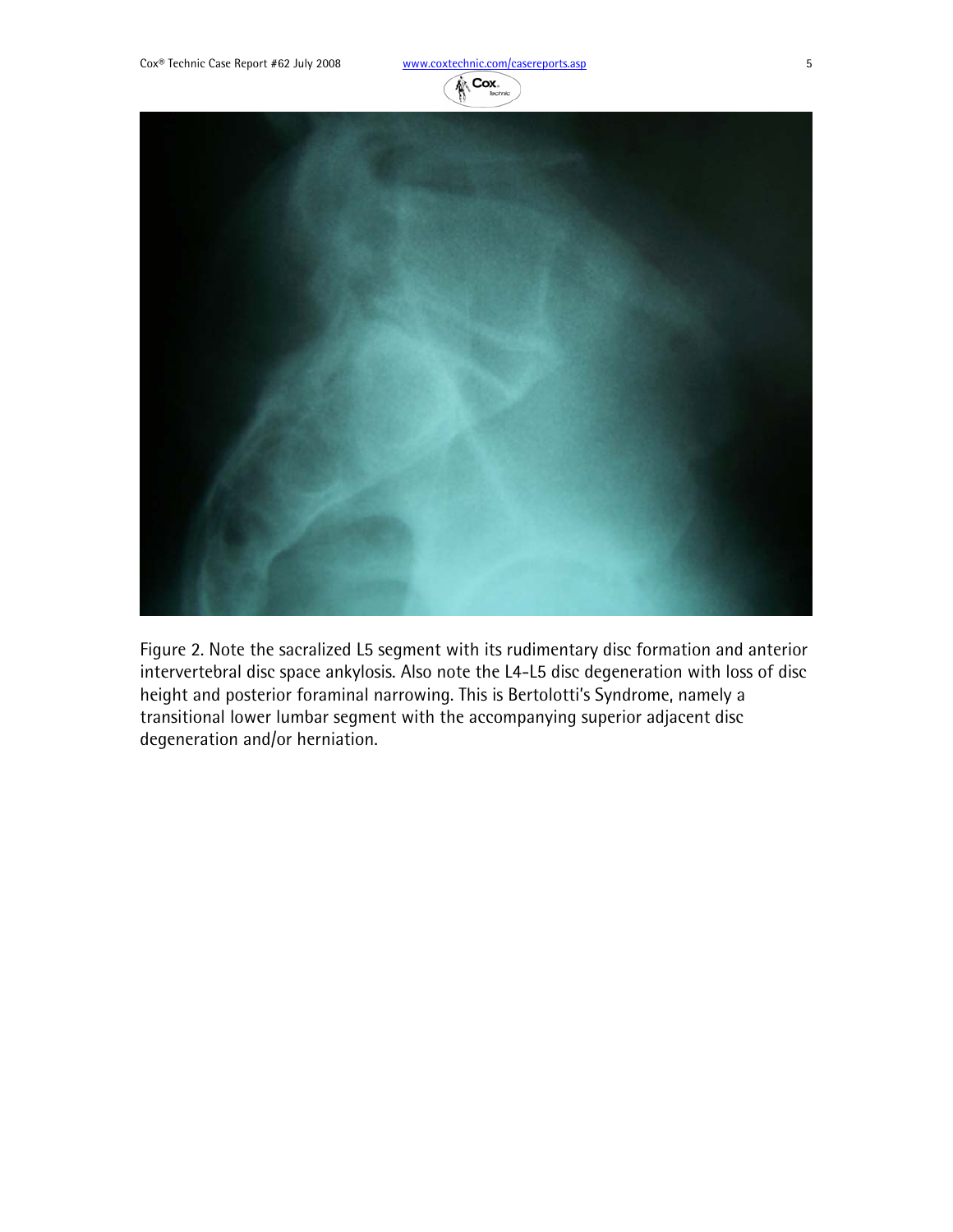

Figure 3. Note the generalized discogenic spondylotic changes throughout the lumbar spine, the limbus vertebra at the superior anterior L4 endplate with an ununited apophysis, and the endplate compressions superiorly at the L3 and L4 levels.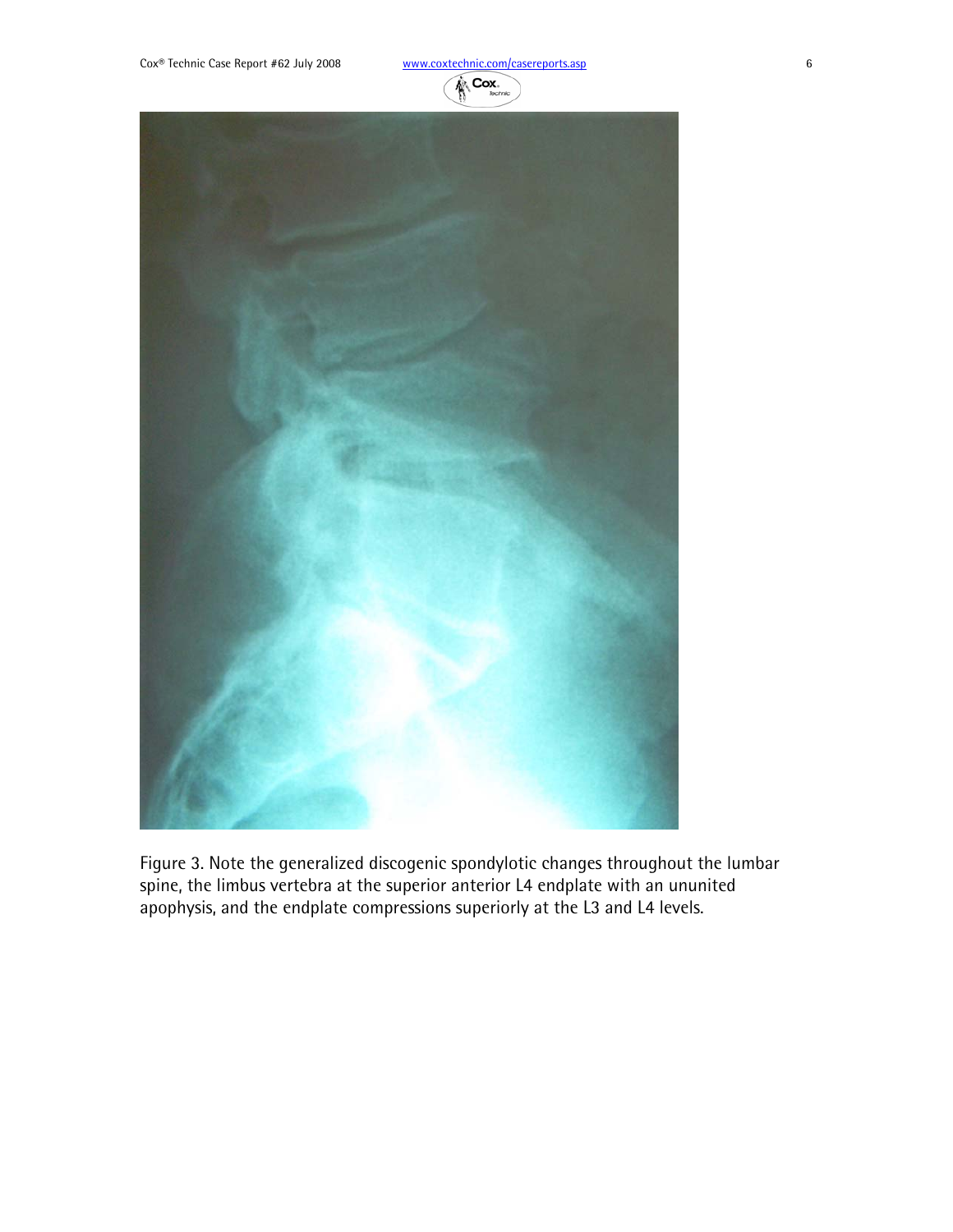

Figure 4. Note the generalized disc degeneration at all lumbar levels, the L4 limbus vertebra, and disc protrusions causing stenosis at the L2, L3, and L4 levels.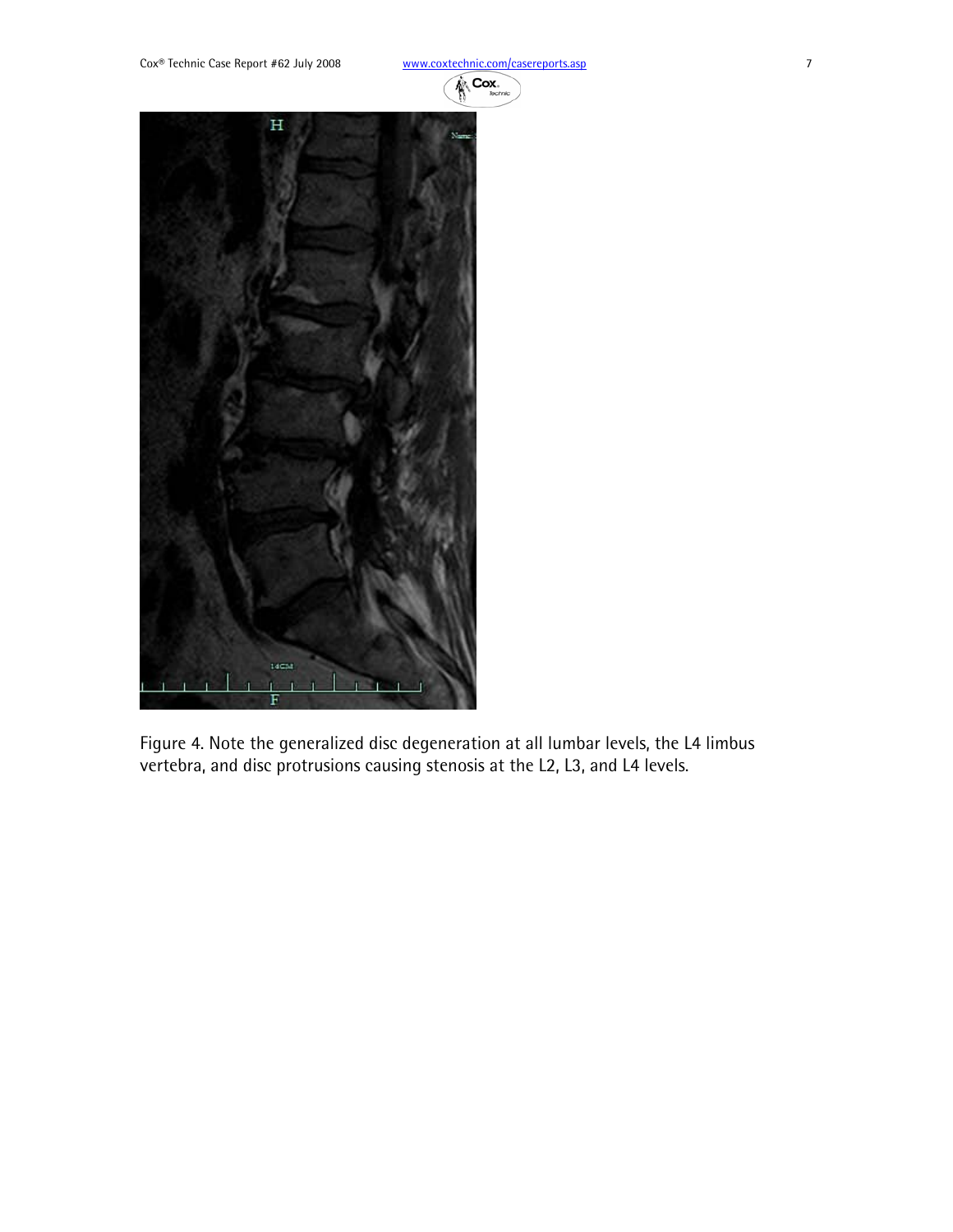



Figure 5. L2L3 axial image revealing stenosis



Figure 6. L3-L4 axial image